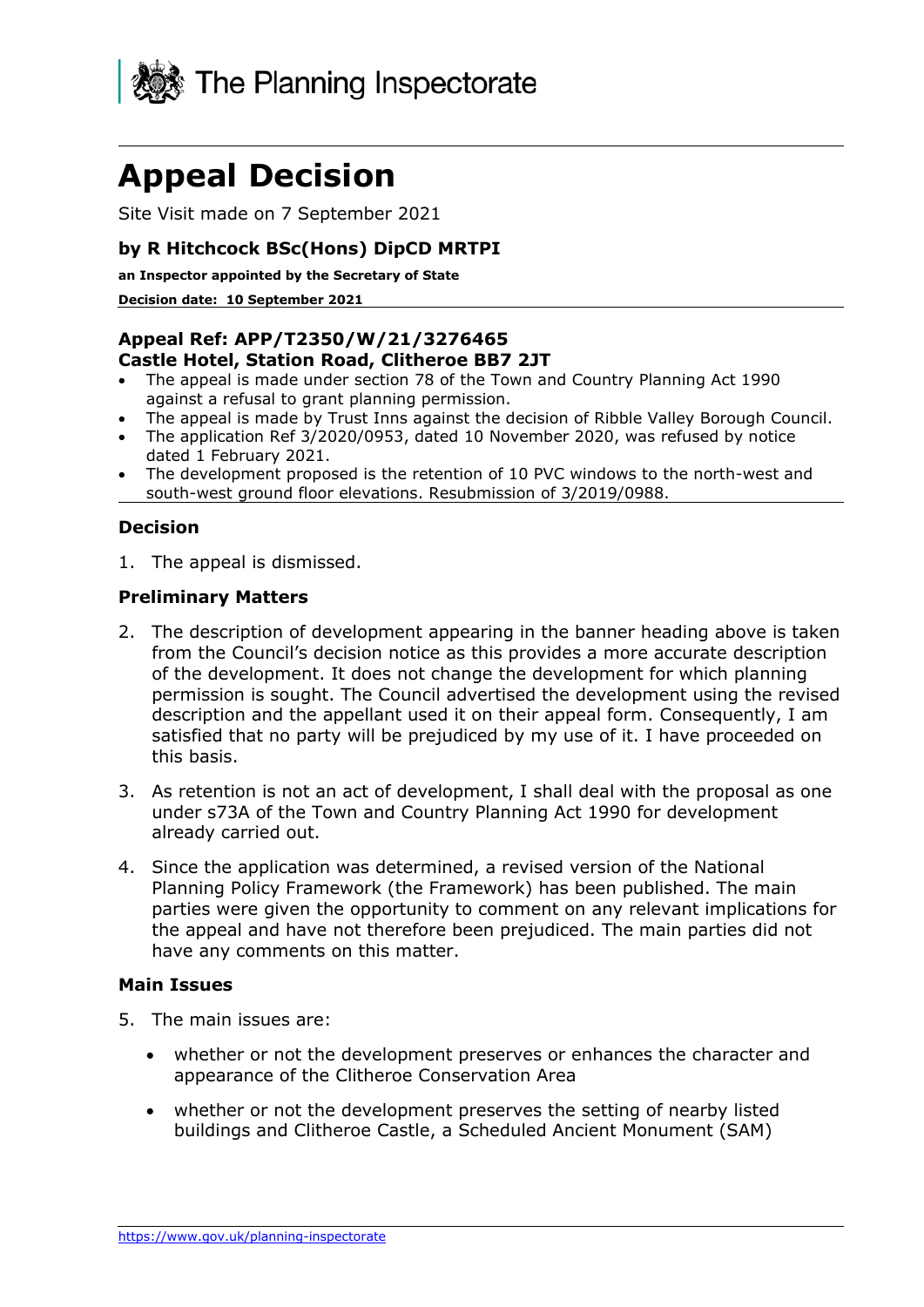#### **Reasons**

#### *Conservation Area*

- 6. The Clitheroe Conservation Area (CA) centres about the historic core of the town and the C12 Clitheroe Castle, a SAM which is set on a prominent rock outcrop. The town has developed about the castle and has an historic street pattern featuring a high proportion of local stone buildings dating from C18 and C19. Many of these buildings are now listed. Together, the street pattern, buildings and some intervening greenspaces form a pleasant and pleasing townscape.
- 7. The building is a two-storey extended hotel. It lies on a prominent corner and is identified in the Townscape Appraisal Map as a building of Townscape Merit which contributes to the quality of the townscape and the CA.
- 8. The proposals include the retention of 6 uPVC double glazed windows in a single storey extension for which planning permission was granted in 1977, and 4 windows inserted at ground floor level in the original part of the building, one in the north-west elevation and 3 in the south-west elevation.
- 9. The 6 windows to the extension are square, single pane, double-glazed, top hung opening windows. According to the appellant, these replaced similarly styled windows constructed in painted timber. The 4 windows in the original building are double-glazed with top-hung opening lights. According to the appellant, these windows replaced timber-framed windows with similar proportions and glazing splits between the fixed and opening elements.
- 10. All of the windows incorporate glazing separated by metal spacers. Those installed in the older part of the building have internal faux glazing bars within the units.
- 11. There is limited detail of the former windows. However, it is clear from the information before me that the windows in the older part of the building were not original. These were replica casements and appear to have had relatively thick frames, transoms and mullions. Nevertheless, these were confirmed as painted timber and the images provided indicate that they had external glazing bars.
- 12. The new windows replicate the arrangement of the former windows. However, their construction incorporates uPVC framing. This introduces a modern material which has a different appearance and visual texture to painted timber. The smooth glossy appearance of the frames with integrated stiles and visible mitred joints results in a patently modern and overtly angular appearance.
- 13. In relation to the windows in the original building, the contemporary appearance is exaggerated by the larger single surface of the glazing panes. The internalised glazing bars limit any effect of multiple small paned windows to give higher levels of reflection from the glazed surfaces. In the open position, the strip locking mechanisms can be observed. These are not elements of traditionally constructed windows.
- 14. Furthermore, the windows are edged with uPVC trim overlapping onto the stone surrounds. This causes the frames to appear somewhat thicker in comparison to the previous replacements. Although the units are set in reveal, as the originals would have been, the depth appears reduced by the outer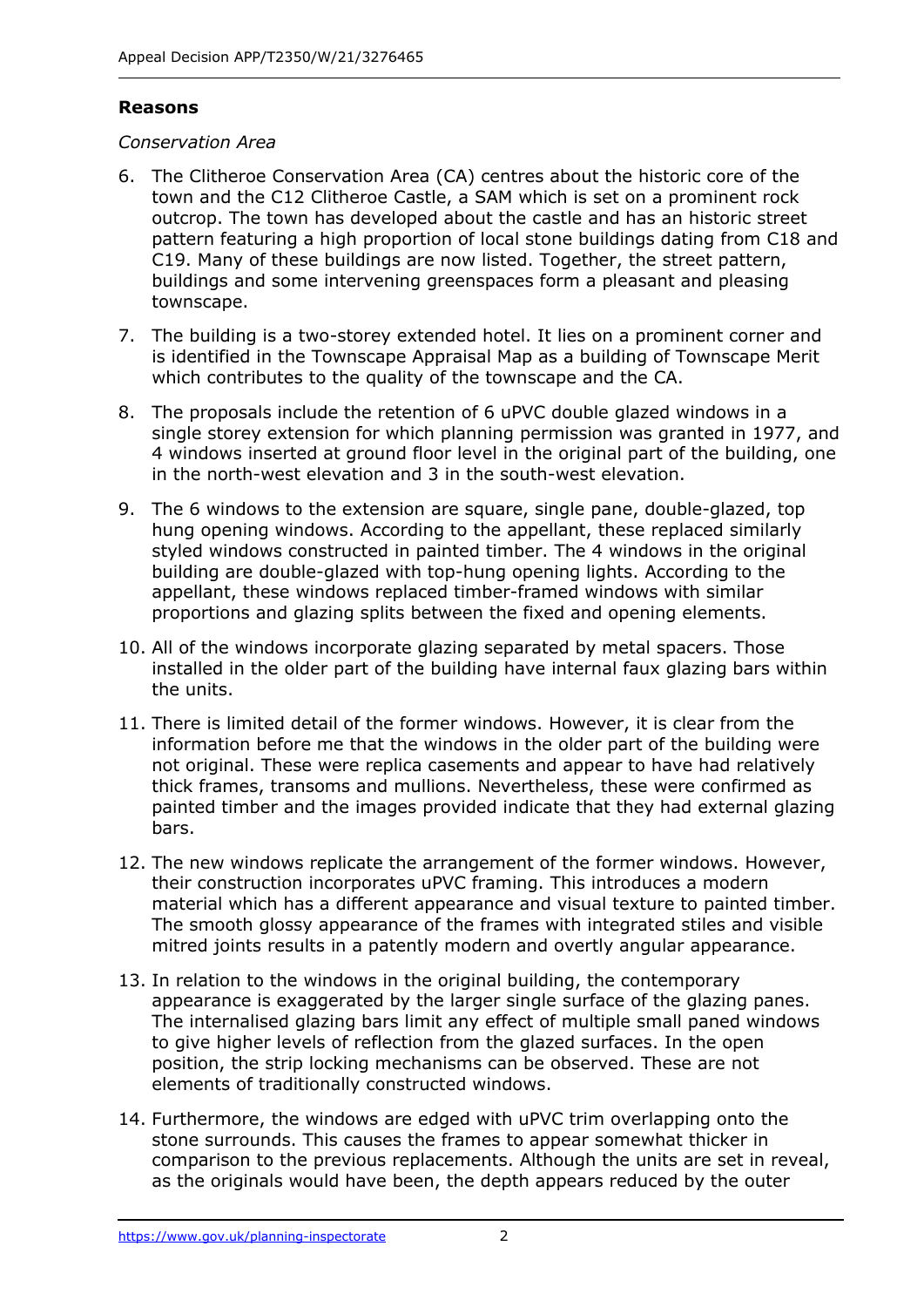trimming. In the current context of dark painted surrounds, this visual effect is perhaps more limited, nevertheless, it is retrograde in comparison to the appearance of the previous units.

- 15. In support of the appeal, the appellant directs me to other examples of uPVC, mock and non-traditionally styled windows elsewhere in the vicinity and CA. As a particular aspect of development which is identified as detracting from the character and appearance of the CA within the Council's Clitheroe Conservation Area Appraisal, I do not find those other examples provide justification for a further retrograde impact on the CA.
- 16. The appellant points to the fact that the former windows were rotten and required replacing. I acknowledge that the replacement of timeworn windows may improve the appearance of a building and can be installed to a high standard. Nevertheless, in the context of development within the CA, this is not a matter to be considered in isolation. The use of authentic materials and more faithful reinstatement of windows closer to the originals would have an equal or greater propensity to deliver that benefit. It is not a benefit which is exclusively dependent on the development that has taken place and is therefore a matter of limited weight in the circumstances of the case.
- 17. Section 72(1) of the Planning (Listed Buildings and Conservation Areas) Act 1990 requires me to pay special attention to the desirability of preserving or enhancing the character and appearance of the CA. The introduction of modern materials would contrast with the architectural detailing and historic palette of materials of the building. As a building noted for its contribution to the townscape and set in a prominent location, the modern appearance of the windows stand out as contrasting elements to the age and styling of the building. They thereby fail to preserve the character and appearance of this part of the CA.
- 18. In the context of the Framework, the extent of overall harm of the proposal is less than substantial given the nature of the development. Paragraph 202 of the Framework advises that such harm should be weighed against the public benefits of the proposals including securing optimal viable use. I undertake this assessment within the overall conclusion of this decision. Nonetheless, at this stage it is important to recognise that the proposal would be contrary to Key Strategy EN5 and Policies DME4 and DMG1 of the Ribble Valley Borough Council Core Strategy 2008-2028 – A Local Plan for Ribble Valley [2014] (CS), which amongst other aims seek to ensure that developments protect and enhance the borough's heritage assets, their settings and their significance through the use of appropriate design and materials.

# *Listed Buildings and SAM*

- 19. Section 66(1) of the Act, requires a decision maker, in considering whether to grant planning permission for development which affects a listed building or its setting, to have special regard to the desirability of preserving the building or its setting or any features of special architectural or historic interest.
- 20. The building lies close to 32-36 Parson Lane which is a Grade II listed building consisting of a short terrace of late C18 3-storey stone cottages with slate roofs. The cottages are listed for their architectural interest and retain many of their original features. They make a group with the New Inn which is also listed for its special architectural interest.